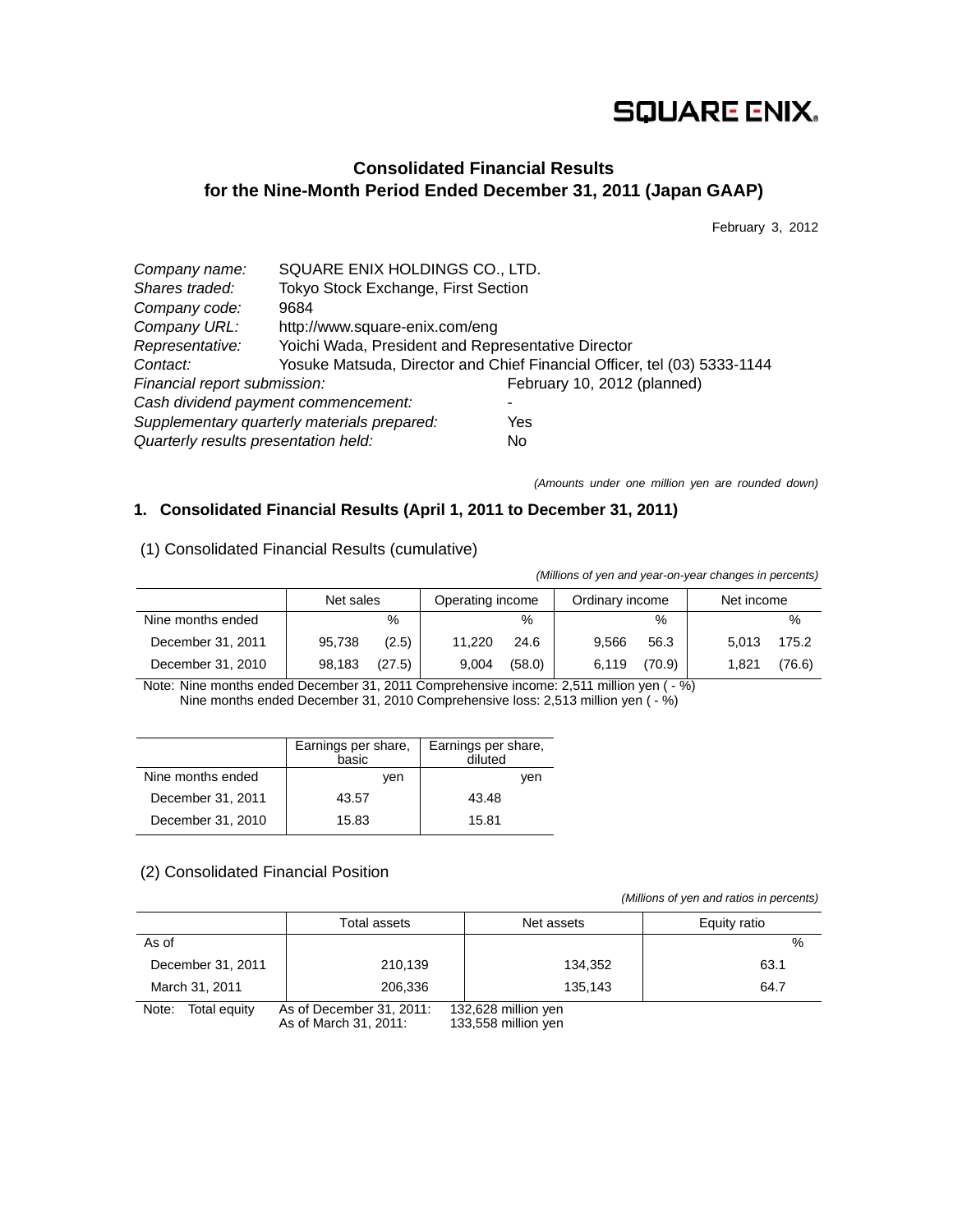### **2. Dividends**

|                                                      | Dividends per share |       |     |       |       |  |
|------------------------------------------------------|---------------------|-------|-----|-------|-------|--|
|                                                      | 1Q                  | 2Q    | 3Q  | 4Q    | Total |  |
|                                                      | yen                 | yen   | yen | yen   | yen   |  |
| Fiscal year ended<br>March 31, 2011                  |                     | 10.00 |     | 20.00 | 30.00 |  |
| Fiscal year ending<br>March 31, 2012                 |                     | 10.00 |     |       |       |  |
| Fiscal year ending<br>March 31, 2012<br>(projection) |                     |       |     | 20.00 | 30.00 |  |

Note: No change in dividend projection from previous announcement.

# **3. Consolidated Forecasts (April 1, 2011 to March 31, 2012)**

| (Millions of yen, year-on-year changes in percents and per share data) |                        |     |               |          |               |            |       |          |           |
|------------------------------------------------------------------------|------------------------|-----|---------------|----------|---------------|------------|-------|----------|-----------|
|                                                                        | Net sales<br>Operating |     |               | Ordinarv |               | Net income |       | Earnings |           |
|                                                                        |                        |     | <i>income</i> |          | <i>income</i> |            |       |          | per share |
| Fiscal year ending                                                     |                        | %   |               | $\%$     |               | %          |       | %        | ven       |
| March 31, 2012                                                         | 130,000                | 3.8 | 10.000        | 36.5     | 10.000        | 85.5       | 5.000 |          | 43.45     |

Note: No change in consolidated forecasts from previous announcement.

## **4. Other**

- (1) Significant changes among major subsidiaries during the period (changes resulting in change in scope of consolidation): No
- (2) Adoption of special accounting treatment for quarterly consolidated financial statements: No
- (3) Changes in accounting policies, procedures, and methods of presentation for consolidated financial statements
	- 1. Changes associated with revision in accounting standards: Yes
	- 2. Other changes: No
	- 3. Changes in accounting estimates: No
	- 4. Restatements: No

Note: For details, refer to page 3, section 2. Other Information in Summary, item (1) Changes in accounting principles, changes in accounting estimates and retrospective restatements.

- (4) Outstanding shares (common stock)
	- 1. Number of shares issued and outstanding (including treasury stock):

| As of December 31, 2011                                     | 115.370.596 |
|-------------------------------------------------------------|-------------|
| As of March 31, 2011                                        | 115,370,596 |
| 2. Number of treasury stock:                                |             |
| As of December 31, 2011                                     | 300,776     |
| As of March 31, 2011                                        | 299.594     |
| 3. Average number of shares during the period (cumulative): |             |
| Nine manth period anded December 21, 2011                   | 115 070 205 |

| Nine-month period ended December 31, 2011 | 115.U7U.395 |
|-------------------------------------------|-------------|
| Nine-month period ended December 31, 2010 | 115.072.268 |

Disclaimer: (1) This document is a translation of the Japanese language "Kessan Tanshin" prepared in accordance with the guidelines of the Tokyo Stock Exchange. The Japanese language document shall prevail in the event any differences or discrepancies exist between this English translation and the original. (2) At the time of disclosure of this report, review procedures for quarterly financial statements pursuant to the Financial Instruments and Exchange Law had not been completed. (3) The forward-looking statements in this document are based upon the information currently available and necessarily include elements that are not entirely predictable. Actual results may differ from the forward-looking statements in this document. (4) For additional information about forecasts, please refer to "Qualitative information on consolidated business forecasts" section on page 3 of Supplemental Information.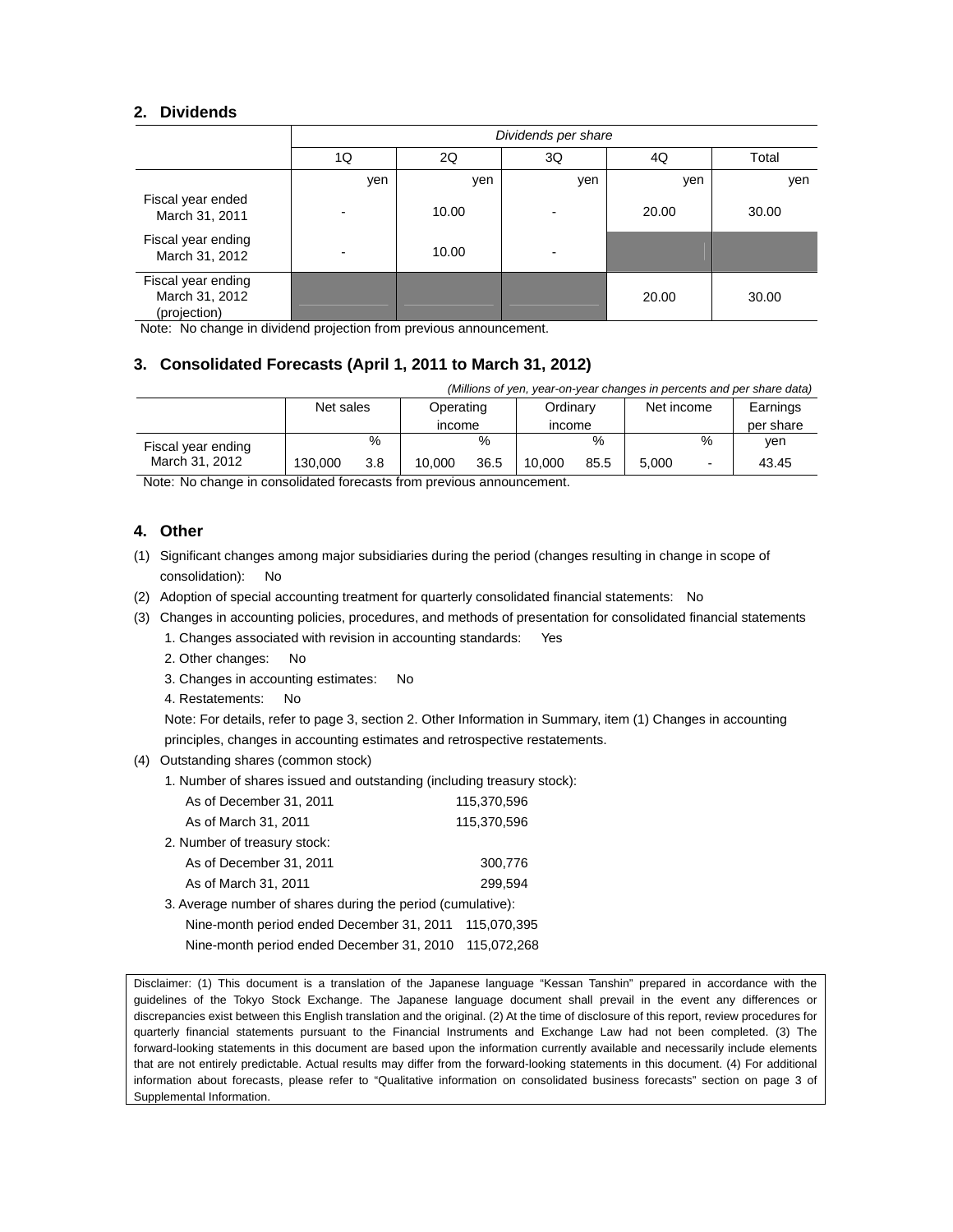# **Supplemental Information – Index**

|                                                                                         | Page |
|-----------------------------------------------------------------------------------------|------|
| 1. Consolidated Results for the Nine-Month Period Ended December 31, 2011               | 1    |
| (1) Analysis of consolidated business results                                           | 1    |
| (2) Analysis of consolidated financial position                                         | 2    |
| (3) Qualitative information on consolidated business forecasts                          | 3    |
| 2. Other Information in Summary                                                         | 3    |
| (1) Changes in accounting principles, changes in accounting estimates and retrospective |      |
| restatements                                                                            | 3    |
| (2) Additional information                                                              | 3    |
| 3. Consolidated Financial Statements for the Nine-Month Period Ended December 31. 2011  | 4    |
| (1) Consolidated balance sheets                                                         | 4    |
| (2) Consolidated income statement and consolidated statement of comprehensive income    | 6    |
| Consolidated income statement                                                           | 6    |
| Consolidated statement of comprehensive income                                          | 7    |
| (3) Note regarding going concern assumptions                                            | 8    |
| (4) Segment information                                                                 | 8    |
| (5) Material changes in shareholders' equity                                            | 8    |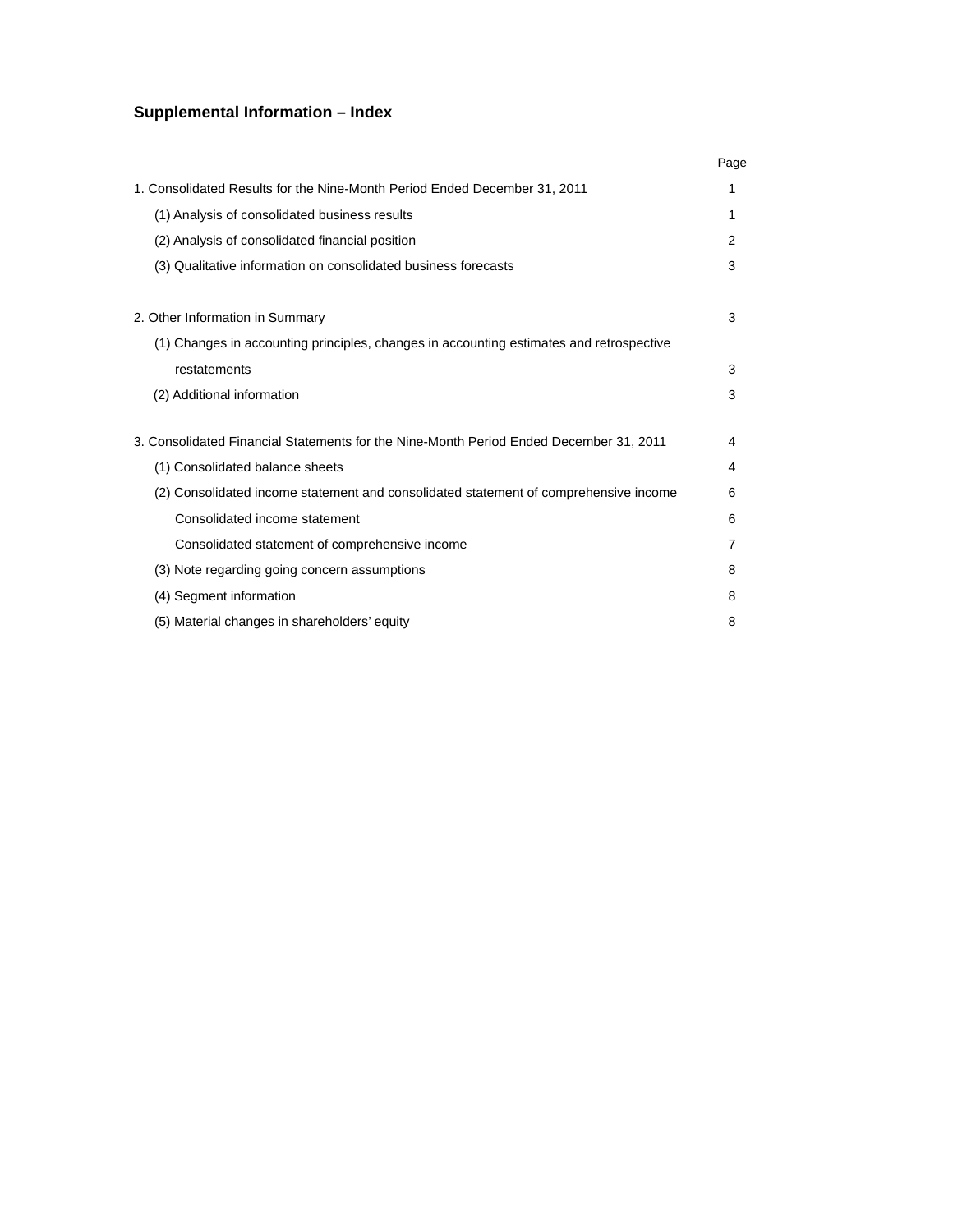### **1. Consolidated Results for the Nine-Month Period Ended December 31, 2011**

#### (1) Analysis of consolidated business results

The Square Enix Group (the "Group") is continuing determined efforts to strengthen the competitiveness and profitability of its business segments of Digital Entertainment, Amusement, Publication and Merchandising. Net sales for the nine-month period ended December 31, 2011 totaled ¥95,738 million (a decrease of 2.5% from the same period of the prior fiscal year), operating income amounted to ¥11,220 million (an increase of 24.6% from the same period of the prior fiscal year), ordinary income amounted to ¥9,566 million (an increase of 56.3% from the same period of the prior fiscal year) and net income amounted to ¥5,013 million (an increase of 175.2% from the same period of the prior fiscal year).

A discussion of results by segment for the nine-month period ended December 31, 2011 follows.

#### Digital Entertainment

The Digital Entertainment segment plans, develops, distributes and operates digital entertainment content primarily in the form of games. Digital entertainment content is offered to meet customer lifestyles across a variety of usage environments such as consumer game consoles (including handheld game machines), personal computers and mobile phones.

During the nine-month period ended December 31, 2011, favorable results included the major title releases of DEUS EX: HUMAN REVOLUTION (Europe, North America and Japan) and FINAL FANTASY XIII-2 (Japan), as well as continued expansion in fee-based service revenues from growth areas including content for the web, smartphones and social networking services.

Net sales and operating income in the Digital Entertainment segment totaled ¥53,701 million (an increase of 6.2% from the same period of the prior fiscal year) and ¥12,451 million (an increase of 11.6% from the same period of the prior fiscal year), respectively.

#### Amusement

The Amusement segment consists of the operation of amusement facilities and the planning, development and distribution of arcade game machines and related products for amusement facilities.

During the nine-month period ended December 31, 2011, higher earnings were the result of efficiencies gained in the operation of amusement facilities.

Net sales and operating income in the Amusement segment totaled ¥31,675 million (a decrease of 8.0% from the same period of the prior fiscal year) and ¥2,387 million (an increase of 15.2% from the same period of the prior fiscal year), respectively.

#### Publication

The Publication segment includes comic books, game strategy books and comic magazines. During the nine-month period ended December 31, 2011, the Group had favorable results benefitting from cross media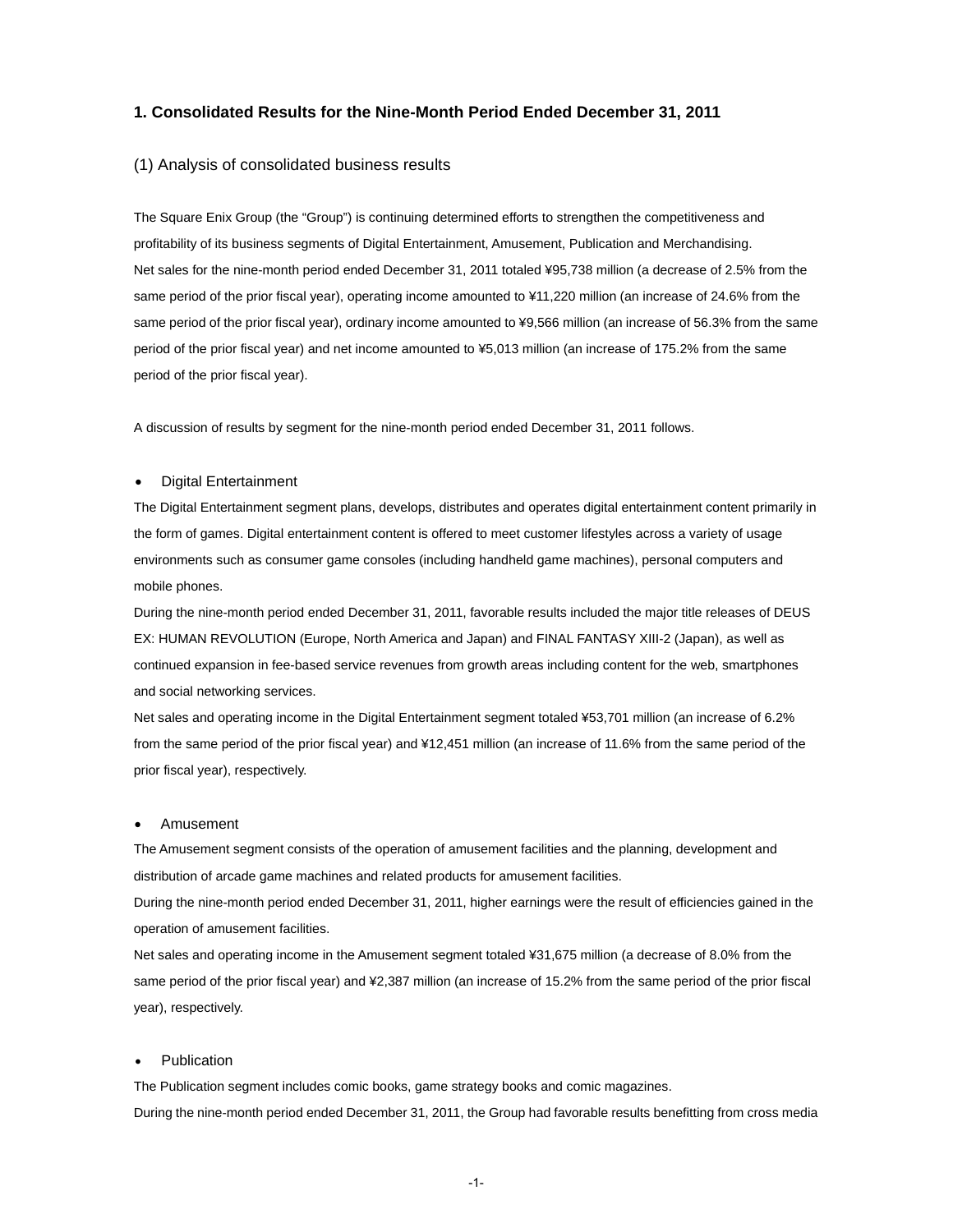initiatives based on popular titles that generated continued strong sales of comic books.

Further, the Group has been dedicated to developing network-based businesses including applications by which the Group's GANGAN ONLINE, a web-based comic magazine, can be browsed.

Net sales and operating income in the Publication segment totaled ¥8,440 million (a decrease of 22.4% from the same period of the prior fiscal year) and ¥1,867 million (a decrease of 33.1% from the same period of the prior fiscal year), respectively.

#### Merchandising

The Merchandising segment includes the planning, production, distribution and licensing of derivative products of titles owned by the Group.

During the nine-month period ended December 31, 2011, the Group continued to distribute and license items such as character goods and soundtracks based on the Group's own IPs while also diversifying its profit-earning opportunities through accelerating global operations and strengthening its character goods lineup with additional products based on renowned third party content.

Net sales and operating income in the Merchandising segment totaled ¥1,924 million (a decrease of 17.2% from the same period of the prior fiscal year) and ¥459 million (a decrease of 20.8% from the same period of the prior fiscal year), respectively.

#### (2) Analysis of consolidated financial position

#### Assets

As of December 31, 2011, total current assets were ¥170,610 million, an increase of ¥6,309 million compared to March 31, 2011. The change was mainly due to a ¥2,180 million decrease in cash and deposits and increases in notes and accounts receivable and the content production account of ¥6,062 million and ¥4,563 million, respectively. As of December 31, 2011, total non-current assets were ¥39,528 million, a decrease of ¥2,506 million compared to March 31, 2011.

As a result, total assets were ¥210,139 million, an increase of ¥3,803 million compared to March 31, 2011.

Liabilities

As of December 31, 2011, total current liabilities were ¥32,965 million, an increase of ¥4,460 million compared to March 31, 2011. The increase was mainly due to increases in notes and accounts payable and short term loans payable of ¥1,421 million and ¥3,453 million, respectively. As of December 31, 2011, total non-current liabilities were ¥42,821 million, an increase of ¥133 million compared to March 31, 2011.

As a result, total liabilities were ¥75,786 million, an increase of ¥4,594 million compared to March 31, 2011.

Net assets

As of December 31, 2011, net assets were ¥134,352 million, a decrease of ¥790 million compared to March 31, 2011. The main factors affecting net assets during the nine-month period ended December 31, 2011 were net income of ¥5,013 million, payments for dividends from retained earnings totaling ¥3,452 million and a negative foreign currency translation adjustment of ¥2,526 million.

As a result, the consolidated equity ratio stood at 63.1%, compared to 64.7% at March 31, 2011.

-2-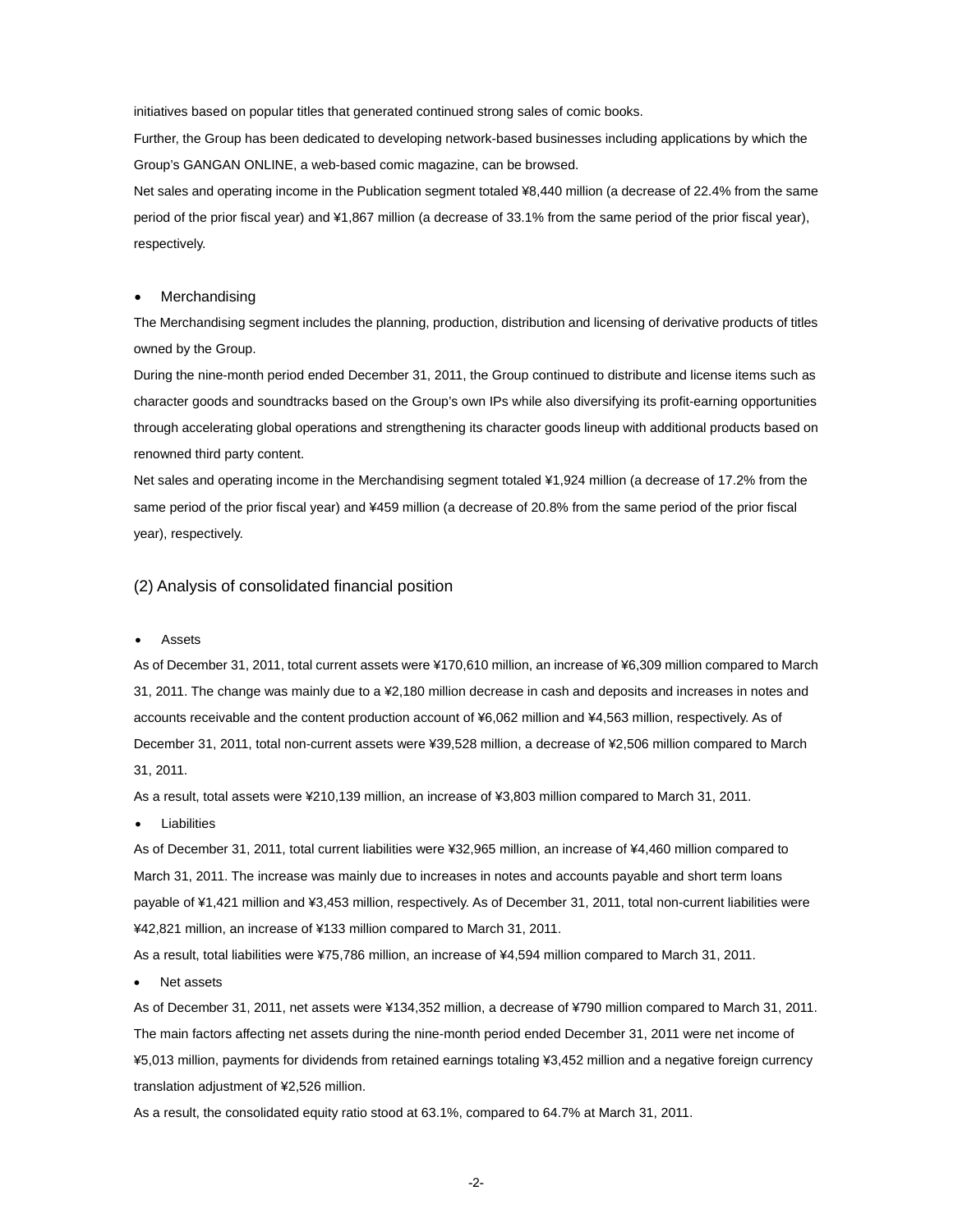#### (3) Qualitative information on consolidated business forecasts

The Group is prepared to meet the new business environment that is expanding its customer base through the proliferation of broadband networks to homes and a wider selection of digital entertainment platforms. The Group views this change as an opportunity to capture new profit sources and is making every effort to expand its network related businesses providing a well-established revenue base to have the Group's attractive content enjoyed by an ever-growing number of customers.

As a result of expected costs including up-front expenditures in content development for growth areas during the three-month period ending March 31, 2012, forecasts for the fiscal year ending March 31, 2012 issued at the start of the fiscal year are unchanged.

In the current fiscal year, the Group is focusing all efforts on rebuilding the Group businesses toward a substantial earnings recovery from next fiscal year ending March 31, 2013 and beyond.

### **2. Other Information in Summary**

# (1) Changes in accounting principles, changes in accounting estimates and retrospective restatements

#### (Change in accounting principle)

Effective from the fiscal first quarter, the Company has adopted the Accounting Standards Board of Japan's revised Accounting Standard for Earnings Per Share (ASBJ Statement No. 2, issued June 30, 2010) and revised Guidance on Accounting Standard for Earnings Per Share (ASBJ Guidance No. 4, issued June 30, 2010). The Company has changed the method by which it calculates quarterly diluted EPS as follows. For employee stock

options that vest after a stipulated period of service, the Company now includes the portion of stock options' fair value attributable to future service when calculating the cash proceeds assumed to be receivable upon execution of the stock options. This change will have no impact on reported EPS.

#### (2) Additional information

The Company has adopted the Accounting Standards Board of Japan's Accounting Standard for Accounting Changes and Error Corrections (ASBJ Statement No. 24, issued December 4, 2009) and Guidance on Accounting Standard for Accounting Changes and Error Corrections (ASBJ Guidance No. 24, issued December 4, 2009) for accounting changes and error corrections made from April 1, 2011, onward.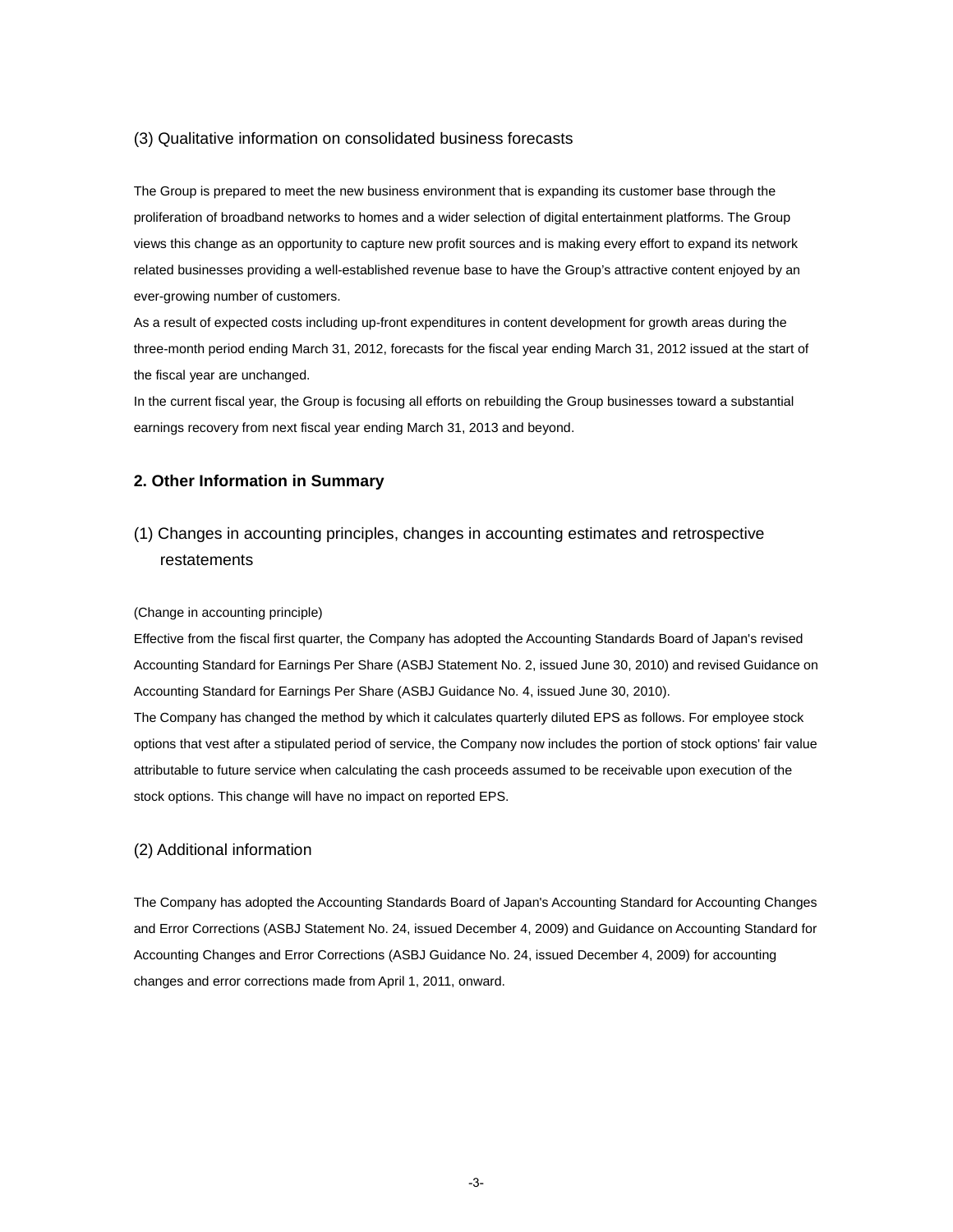# **3. Consolidated Financial Statements for the Nine-Month Period Ended December 31, 2011**

(1) Consolidated balance sheets

| $\sqrt{ }$                      |                         | (Millions of yen)    |
|---------------------------------|-------------------------|----------------------|
|                                 | As of December 31, 2011 | As of March 31, 2011 |
| Assets                          |                         |                      |
| <b>Current assets</b>           |                         |                      |
| Cash and deposits               | 108,945                 | 111,126              |
| Notes and accounts receivable   | 21,536                  | 15,474               |
| Merchandise and finished goods  | 2,526                   | 2,992                |
| Work in progress                | 383                     | 287                  |
| Raw materials and supplies      | 448                     | 427                  |
| Content production account      | 24,453                  | 19,890               |
| Other                           | 12,455                  | 14,222               |
| Allowance for doubtful accounts | (139)                   | (120)                |
| <b>Total current assets</b>     | 170,610                 | 164,301              |
| Non-current assets              |                         |                      |
| Property and equipment          | 16,945                  | 17,328               |
| Intangible assets               | 9,309                   | 10,324               |
| Investments and other assets    | 13,273                  | 14,382               |
| Total non-current assets        | 39,528                  | 42,034               |
| Total assets                    | 210,139                 | 206,336              |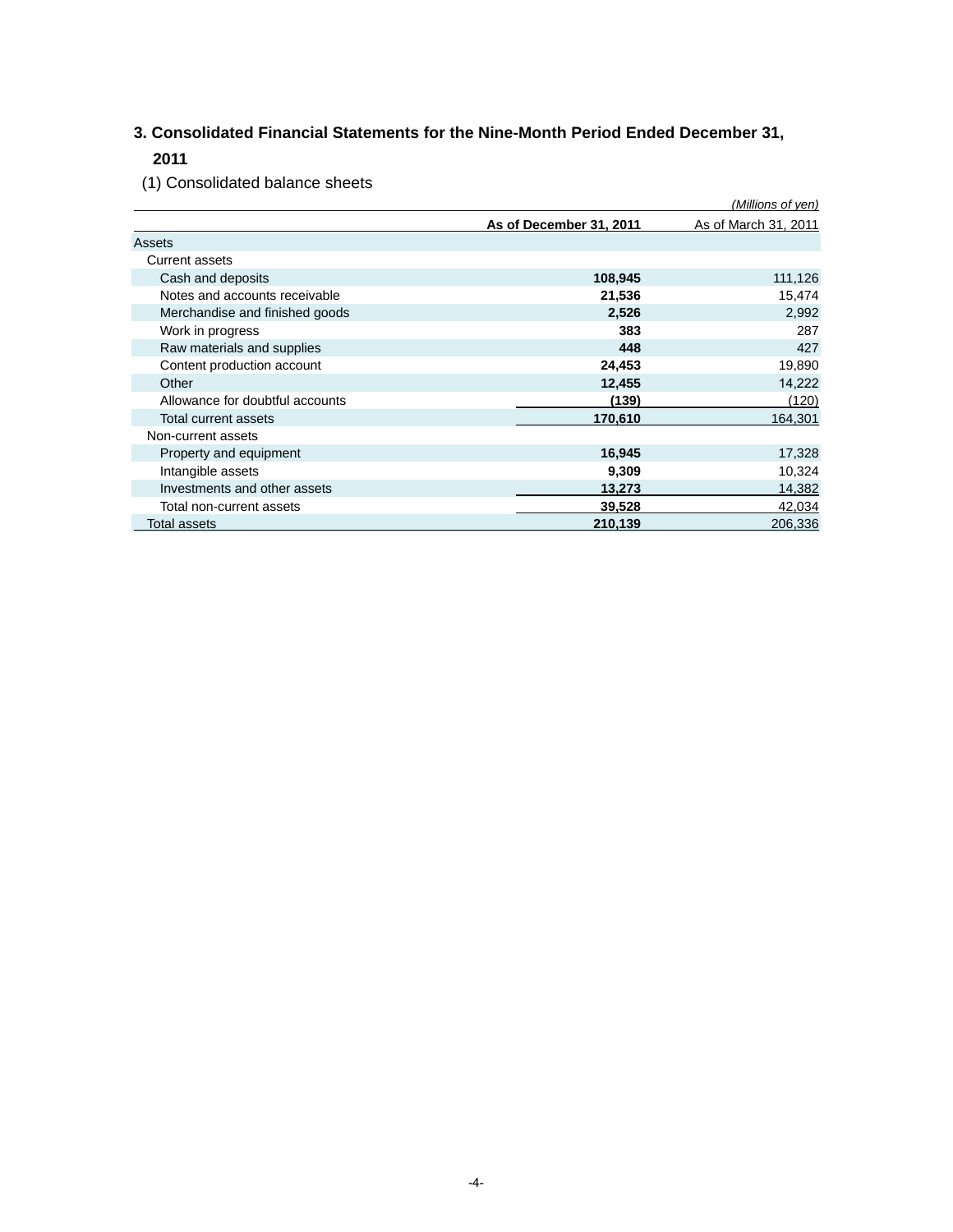|                                                       |                         | (Millions of yen)    |
|-------------------------------------------------------|-------------------------|----------------------|
|                                                       | As of December 31, 2011 | As of March 31, 2011 |
| Liabilities                                           |                         |                      |
| <b>Current liabilities</b>                            |                         |                      |
| Notes and accounts payable-trade                      | 9,199                   | 7,777                |
| Short-term loans payable                              | 4,792                   | 1,338                |
| Income taxes payable                                  | 2,937                   | 2,269                |
| Reserve for bonuses                                   | 554                     | 1,453                |
| Provision for sales returns                           | 1,391                   | 1,780                |
| Provision for game arcade closings                    | 281                     | 487                  |
| Asset retirement obligations                          | 515                     | 63                   |
| Other                                                 | 13,291                  | 13,332               |
| <b>Total current liabilities</b>                      | 32,965                  | 28,504               |
| Non-current liabilities                               |                         |                      |
| Bonds payable                                         | 35,000                  | 35,000               |
| Provision for retirement benefits                     | 3,625                   | 3,061                |
| Provision for directors' retirement benefits          | 231                     | 266                  |
| Provision for game arcade closings                    | 529                     | 590                  |
| Asset retirement obligation                           | 155                     | 657                  |
| Other                                                 | 3,279                   | 3,111                |
| Total non-current liabilities                         | 42,821                  | 42,687               |
| <b>Total liabilities</b>                              | 75,786                  | 71,192               |
| Net assets                                            |                         |                      |
| Shareholders' equity                                  |                         |                      |
| Capital stock                                         | 15,204                  | 15,204               |
| Capital surplus                                       | 44,444                  | 44,444               |
| Retained earnings                                     | 84,274                  | 82,711               |
| Treasury stock                                        | (860)                   | (859)                |
| Total shareholders' equity                            | 143,062                 | 141,501              |
| Accumulated other comprehensive income loss           |                         |                      |
| Valuation difference on available-for-sale securities | 21                      | (14)                 |
| Foreign currency translation adjustments              | (10, 455)               | (7,929)              |
| Total accumulated other comprehensive loss            | (10, 434)               | (7, 943)             |
| Subscription rights to shares                         | 972                     | 814                  |
| Minority interests                                    | 751                     | 771                  |
| Total net assets                                      | 134,352                 | 135,143              |
| Total liabilities and net assets                      | 210,139                 | 206,336              |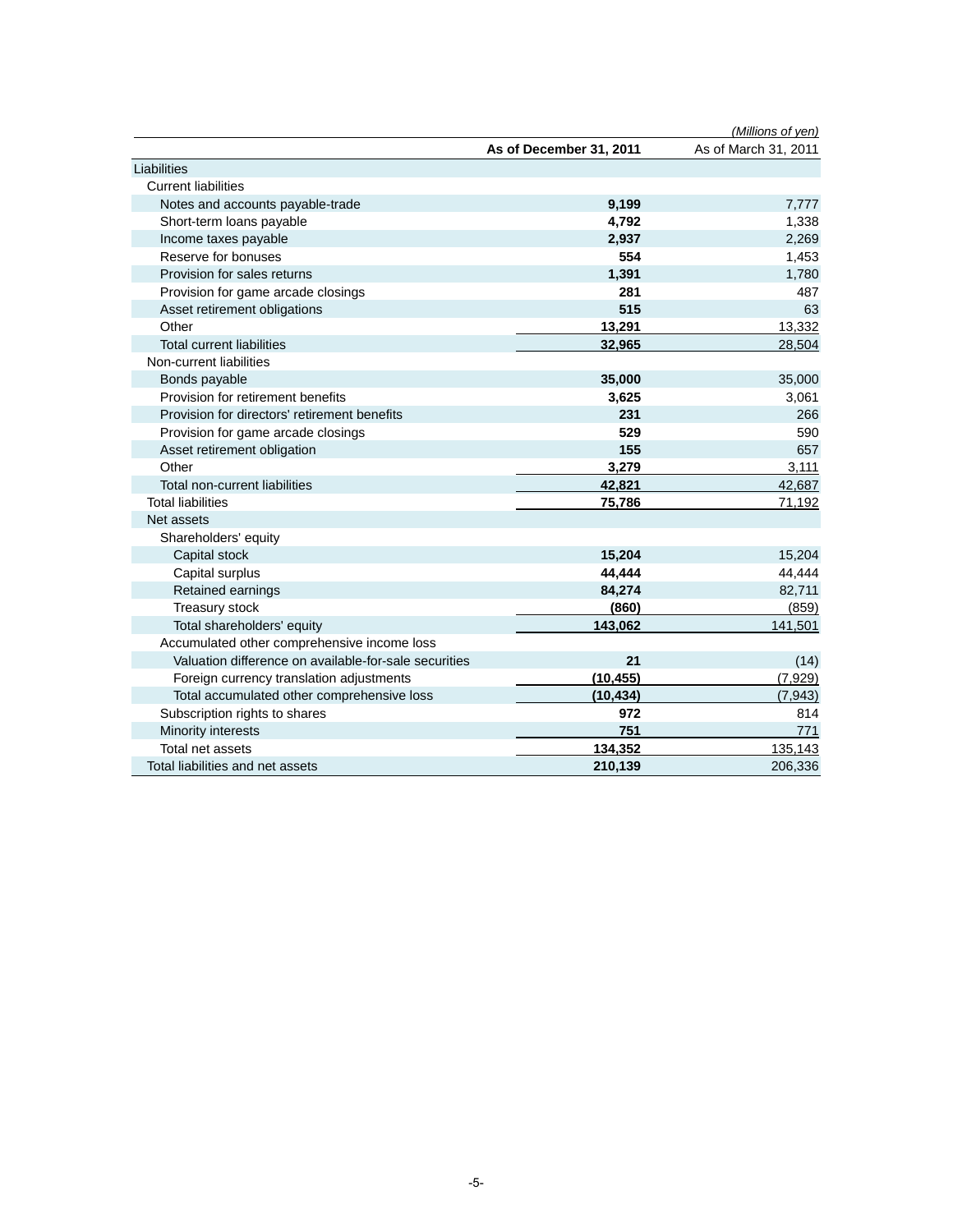|                                                                 |                                        | (Millions of yen)                      |
|-----------------------------------------------------------------|----------------------------------------|----------------------------------------|
|                                                                 | Nine months ended<br>December 31, 2011 | Nine months ended<br>December 31, 2010 |
| Net sales                                                       | 95,738                                 | 98,183                                 |
| Cost of sales                                                   | 54,299                                 | 57,130                                 |
| Gross profit                                                    | 41,439                                 | 41,052                                 |
| Reversal of provision for sales returns                         | 1,703                                  | 4,046                                  |
| Provision for sales returns                                     | 1,422                                  | 2,407                                  |
| Gross profit-net                                                | 41,719                                 | 42,691                                 |
| Selling, general and administrative expenses                    | 30,499                                 | 33,687                                 |
| Operating income                                                | 11,220                                 | 9,004                                  |
| Non-operating income                                            |                                        |                                        |
| Interest income                                                 | 99                                     | 151                                    |
| Dividends received                                              | 3                                      | 14                                     |
| Miscellaneous income                                            | 102                                    | 86                                     |
| Total non-operating income                                      | 205                                    | 252                                    |
| Non-operating expenses                                          |                                        |                                        |
| Interest expenses                                               | 36                                     | 70                                     |
| Commission fee                                                  | 33                                     | 33                                     |
| Foreign exchange losses                                         | 1,787                                  | 3,011                                  |
| Miscellaneous loss                                              | 2                                      | 21                                     |
| Total non-operating expenses                                    | 1,859                                  | 3,136                                  |
| Ordinary income                                                 | 9,566                                  | 6,119                                  |
| Extraordinary income                                            |                                        |                                        |
| Gain on sales of non-current assets                             |                                        | 1                                      |
| Gain on sales of investment securities                          | 48                                     |                                        |
| Gain on sales of subsidiaries and affiliates' stocks            | 192                                    |                                        |
| Reversal of allowance for doubtful accounts                     | $\blacksquare$                         | 47                                     |
| Gain on disposition of foreign currency translation adjustment  |                                        | 317                                    |
| Other                                                           | 39                                     | 244                                    |
| Total extraordinary income                                      | 279                                    | 610                                    |
| <b>Extraordinary loss</b>                                       |                                        |                                        |
| Loss on retirement of non-current assets                        | 326                                    | 441                                    |
| Loss on adjustment for changes of accounting standard for       |                                        |                                        |
| asset retirement obligations                                    |                                        | 462                                    |
| Loss on content                                                 |                                        | 443                                    |
| Other                                                           | 166                                    | 339                                    |
| Total extraordinary loss                                        | 492                                    | 1,686                                  |
| Income before income dividends distribution from                |                                        |                                        |
| silent partnership, income taxes (tokumei-kumiai)               | 9,353                                  | 5,043                                  |
| Dividends distribution from silent partnership (tokumei-kumiai) | <u>(6)</u>                             | (11)                                   |
| Income before income taxes                                      | 9,359                                  | 5,055                                  |
| Income taxes-current                                            | 2,471                                  | 189                                    |
| Income taxes-deferred                                           | 1,864                                  | 3,035                                  |
| Total income taxes                                              | 4,336                                  | 3,224                                  |
| Income before minority interests                                |                                        |                                        |
|                                                                 | 5,023<br>10                            | 1,830                                  |
| Minority interests in income                                    |                                        |                                        |
| Net income                                                      | 5,013                                  | 1,821                                  |

# (2) Consolidated income statement and consolidated statement of comprehensive income Consolidated income statement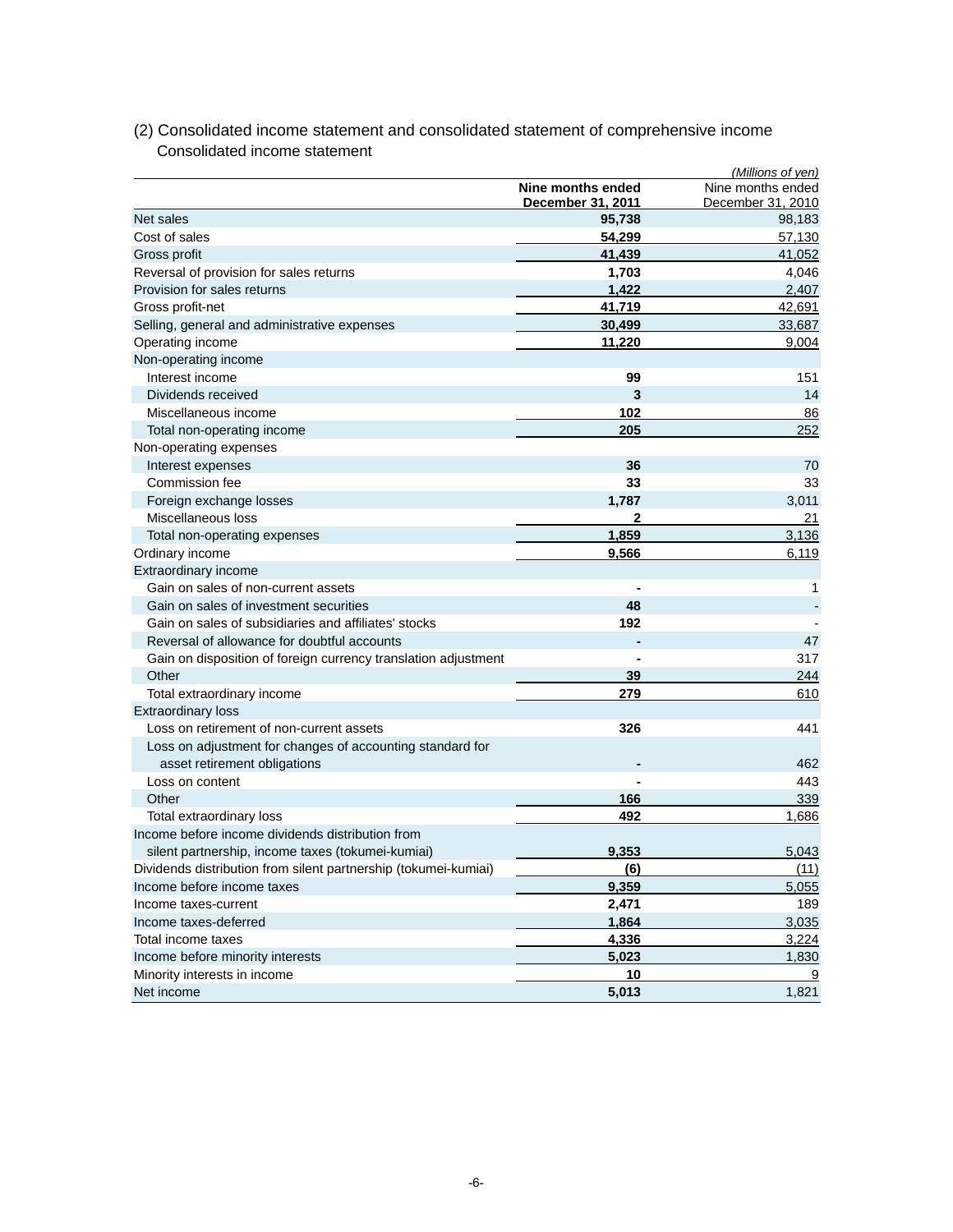Consolidated statement of comprehensive income

|                                                                  |                                        | (Millions of yen)                      |
|------------------------------------------------------------------|----------------------------------------|----------------------------------------|
|                                                                  | Nine months ended<br>December 31, 2011 | Nine months ended<br>December 31, 2010 |
| Income before minority interests                                 | 5,023                                  | 1,830                                  |
| Other comprehensive income (loss)                                |                                        |                                        |
| Valuation difference on available-for-sale securities            | 35                                     | (57)                                   |
| Foreign currency translation adjustment                          | (2.548)                                | (4,286)                                |
| Other comprehensive loss                                         | (2.512)                                | (4, 344)                               |
| Comprehensive income                                             | 2.511                                  | (2,513)                                |
| (Breakdown)                                                      |                                        |                                        |
| Comprehensive income (loss) attributable to owners of the parent | 2,522                                  | (2, 457)                               |
| Comprehensive income (loss) attributable to minority interests   | (11)                                   | (55)                                   |